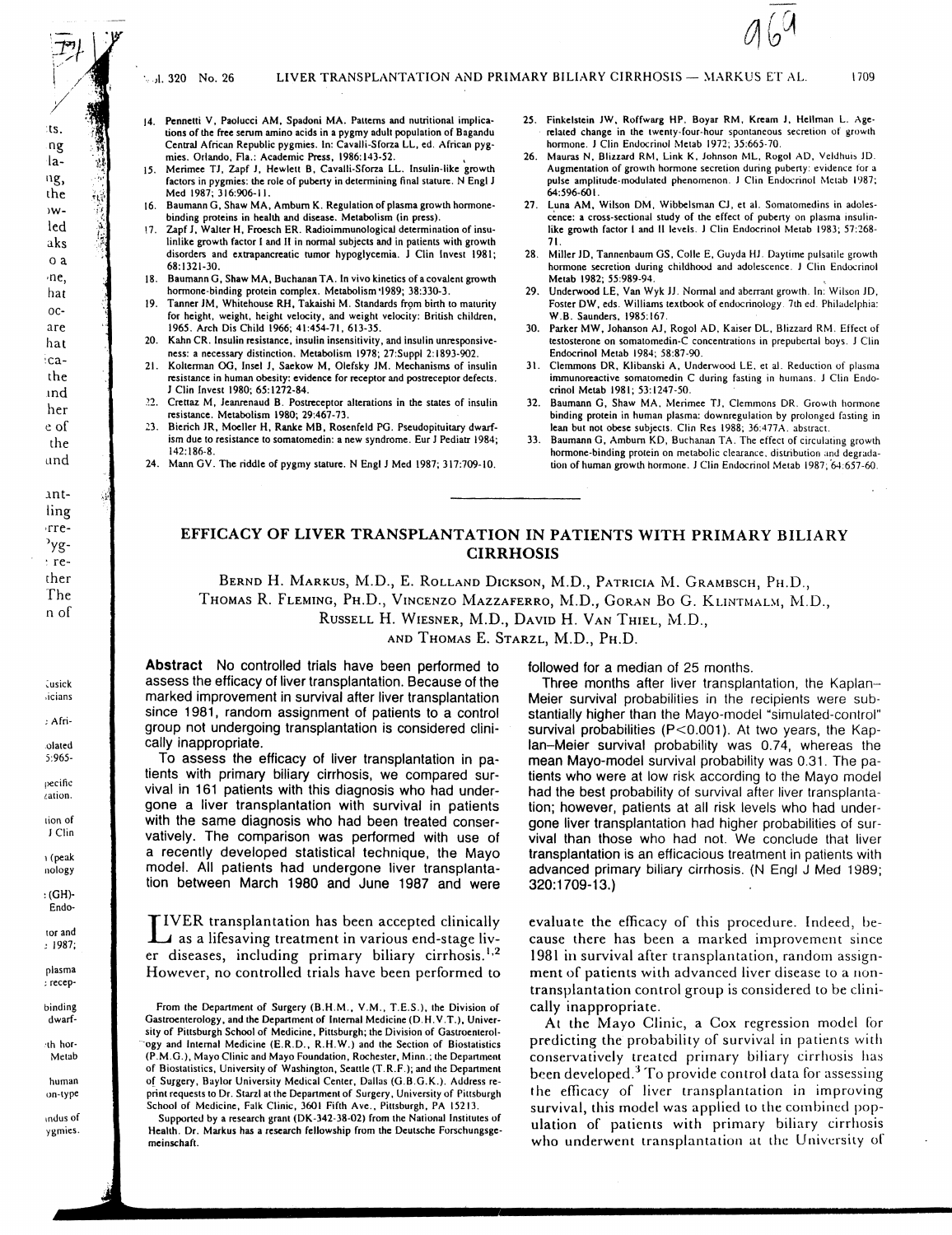Table 1. Values for Mayo-Model Variables in 161 Patients with Primary Billary Cirrhosis Classified in Risk Subgroups.

| <b>VARIABLE</b>        | GROUP 1<br>$(N = 98)$ | GROUP <sub>2</sub><br>$(N = 41)$ | GROUP <sub>3</sub><br>$(N = 22)$ | <b>ALL GROUPS</b><br>$(N = 161)$ |
|------------------------|-----------------------|----------------------------------|----------------------------------|----------------------------------|
|                        | mean $\pm SD$         |                                  |                                  |                                  |
| Age (yr)               | $46.5 \pm 8.5$        | $47.8 \pm 6.8$                   | $53.8 \pm 9.0$                   | $47.8 \pm 8.5$                   |
| Bilirubin (mg/dl)*     | $12.1 \pm 8.2$        | $24.1 \pm 12.2$                  | $27.8 \pm 11.7$                  | $17.3 \pm 11.8$                  |
| Albumin (g/dl)         | $3.1 \pm 0.5$         | $2.7 \pm 0.6$                    | $2.5 \pm 0.4$                    | $2.9 \pm 0.6$                    |
| Prothrombin time (sec) | $13.4 \pm 1.4$        | $15.1 \pm 2.5$                   | $19.5 \pm 5.7$                   | $14.6 \pm 3.4$                   |
| Edema scoret           | $0.4 \pm 0.4$         | $0.8 \pm 0.4$                    | $0.9 \pm 0.2$                    | $0.5 \pm 0.4$                    |
| Risk scoret            | $7.4 \pm 1.0$         | $9.2 \pm 0.4$                    | $10.4 \pm 0.5$                   | $8.2 \pm 1.4$                    |
|                        |                       |                                  |                                  |                                  |

\*To convert to micromoles per liter, multiply by 17.1.

†According to the Mayo model.

vival curve for the 161 patients who had primary biliary cirrhosis and the averaged Mayo-model curve for predicted survival. The two curves were similar during the first three months after transplantation, a period during which the actual post-transplantation survival probability decreased sharply. The curves diverged later in the post-transplantation course. At one year after transplantation, the mean  $(\pm SD)$  actual survival probability was  $0.76 \pm 0.03$ , and the averaged Mayo-model survival probability was 0.45. At two years these values were  $0.74 \pm 0.04$  and 0.31, respectively. The one-sample log-rank test showed the difference between actual survival and Mayo-model survival to have a high level of significance ( $\chi^2 = 372.5$ ,  $P < 0.001$ ).

In Figure 2, actual survival curves are compared with average survival curves based on the Mayo model for each of the three risk groups. At each risk level, the actual survival beyond three months after transplantation was better than the survival predicted by the Mayo model  $(P<0.0001$  in all cases).

Figure 2 shows clearly that patients who had lower risk scores according to the Mayo model (i.e., those who had better prognoses according to the model for survival with no treatment) also had better post-transplantation survival. A Cox regression analysis assess-



Figure 1. Actual (Kaplan-Meier) Survival after Transplantation in 161 Patients with Primary Biliary Cirrhosis and Estimated Survival without Transplantation as Predicted by the Mayo Model (Simulated Control).

ing the association of the risk score with actual posttransplantation survival indicated that each unit increase in the risk score increased the death rate by a factor of  $e^{0.27} = 1.30$  (95 percent confidence interval, 1.04 to 1.65). When the analysis was restricted to the first 90 days after transplantation, the factor increased to 1.63 (95 percent confidence interval, 1.23 to 2.15), showing the greater influence of risk on short-term survival.

Twenty-eight of the 29 patients who underwent transplantation for reasons other than poor liver function were in Group 1, the group with the lowest risk. When the patients in Group 1 were subclassified ac-, cording to the primary indication for liver transplantation (poor liver function or associated complications), those who had poor liver function were found to be at higher risk in terms of the risk factors - notably





The risk groups were formed on the basis of pretransplantation Mayo-model risk scores. Group 1 (low risk) comprised 98 patients with risk scores below 8.67; Group 2 (medium risk), 41 patients with scores between 8.67 and 9.93; and Group 3 (high risk), 22 patients with scores above 9.93.

the bilirubin level (Table 2). The patients who underwent transplantation because of poor liver function had a significantly higher survival rate than that predicted by the Mayo model  $(P<0.0001$  by one-sample log-rank test) (Fig. 3). However, survival after transplantations performed for other reasons was similar to that predicted by the Mayo model ( $P = 0.376$  by onesample log-rank test).

There was evidence of an improvement in outcome over time. The group of 122 patients who underwent transplantation after the introduction of OKT3 therapy in November 1984<sup>13</sup> had better survival (oneyear Kaplan-Meier probability, 0.79±0.04) than the 39 patients who underwent transplantation before that time  $(0.64 \pm 0.08)$ . The difference in survival between these two periods remained statistically significant after adjustment for the risk score. The adjusted death rate in the later period was estimated as 53